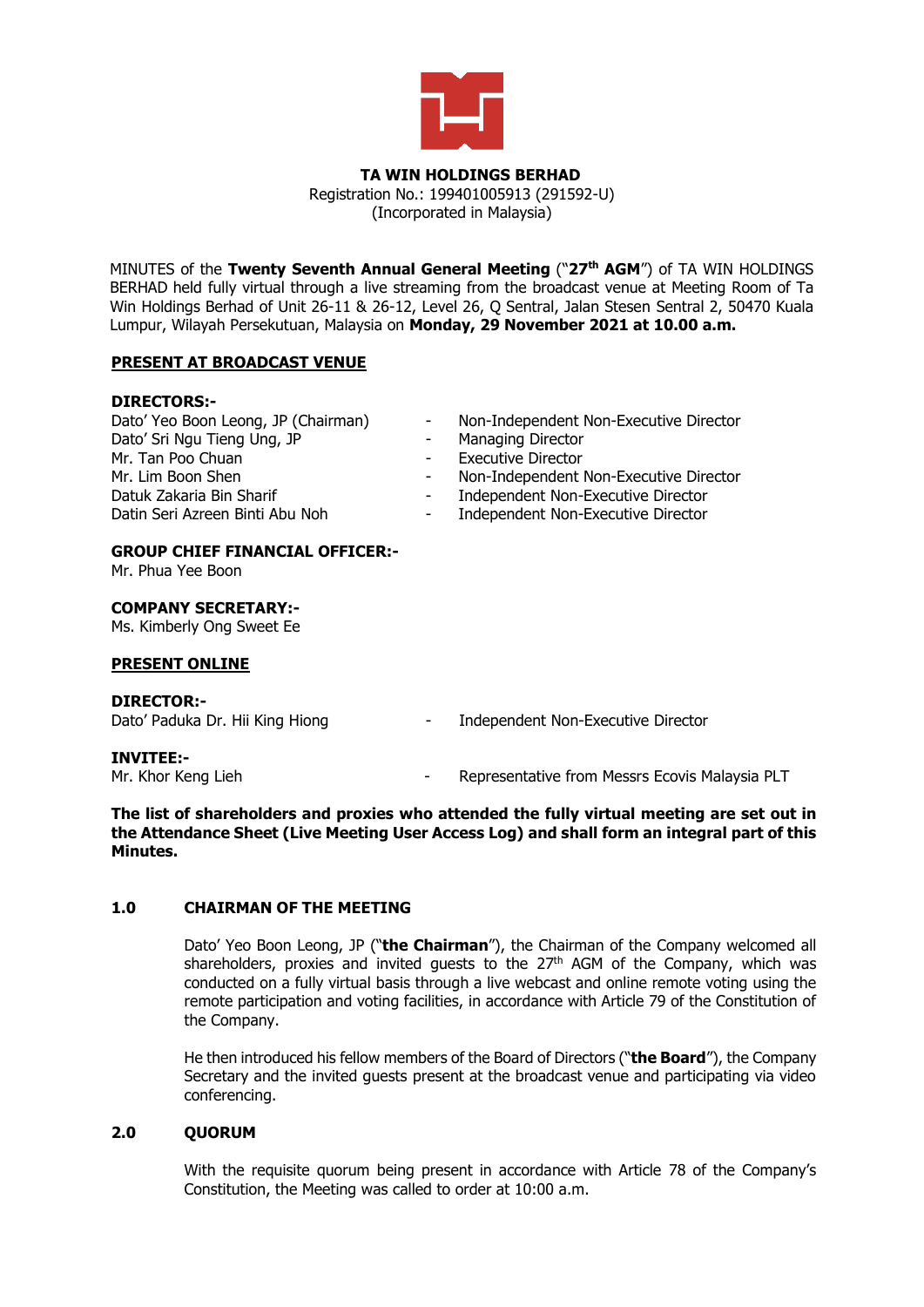## **3.0 NOTICE OF MEETING**

With the consent of the members present, the Notice of the Meeting having been circulated within the prescribed period following the Company's Constitution was with the permission of the Meeting, taken as read.

#### **4.0 PRELIMINARIES**

#### 4.1 **Corporate**

- 4.1.1 As part of good governance, the Chairman reported that the Company had received registration from a total of 93 individual shareholders, representatives and proxies representing 29,023,342 shares and they had been given access to participate in the Company's fully virtual 27<sup>th</sup> AGM via Securities Services e-Portal.
- 4.1.2 In addition, 39 proxy forms representing 1,128,424,108 shares were received within the stipulated prescribed period of 48 hours before convening the Meeting. The Chairman informed the shareholders that they are encouraged to participate in the Meeting.

#### 4.2 **All Resolutions by Poll Voting**

- 4.2.1 The Chairman informed that pursuant to Paragraph 8.29A(1) of the Main Market Listing Requirements ("**MMLR**") of Bursa Malaysia Securities Berhad ("**Bursa Securities**"), all resolutions tabled at the Meeting would be voted by way of poll. He then exercised his right as the Chairman of the Meeting pursuant to Article 83 of the Company's Constitution, to demand voting by poll for all the resolutions set out in the Notice of the 27<sup>th</sup> AGM dated 20 October 2021.
- 4.2.2 The Chairman informed the members present that the Company has appointed Commercial Quest Sdn. Bhd. as the Independent Scrutineers and SS E Solutions Sdn. Bhd. as the Poll Administrator. The Independent Scrutineers will validate the results of the polls.

#### 4.3 **Meeting Proceedings and Voting Procedures**

- 4.3.1 For the meeting proceedings and voting procedures, the Chairman called upon the Company Secretary to brief the shareholders on the proceedings of the Meeting and voting procedures.
- 4.3.2 The Company Secretary explained the proceedings of the Meeting and voting procedures, which is conducted on a fully virtual basis. Thereafter, the step-by-step guide together with a short audio clip was shown to the shareholders/ proxy holders via online voting module within the e-portal.
- 4.3.3 Upon explaining of the proceedings of the Meeting and voting procedures, the Company Secretary handed over the Meeting to the Chairman.
- 4.3.4 The Chairman thanked the Company Secretary for explaining the proceedings of the Meeting and voting procedures. He proceeded to the first agenda for the 27<sup>th</sup> AGM.

## **5.0 AGENDA 1**

## - **AUDITED FINANCIAL STATEMENTS FOR THE FINANCIAL YEAR ENDED 30 JUNE 2021**

5.0.1 The Company's Audited Financial Statements for the financial year ended 30 June 2021 ("**AFS**") together with the Directors' and the Auditors' Reports thereon which had been circulated to all shareholders within the prescribed period were laid before the Meeting. The Chairman informed the Meeting that pursuant to Section  $340(1)(a)$  of the Companies Act 2016, as shareholders' formal approval for the AFS was not required, hence, this agenda is not put forward for voting.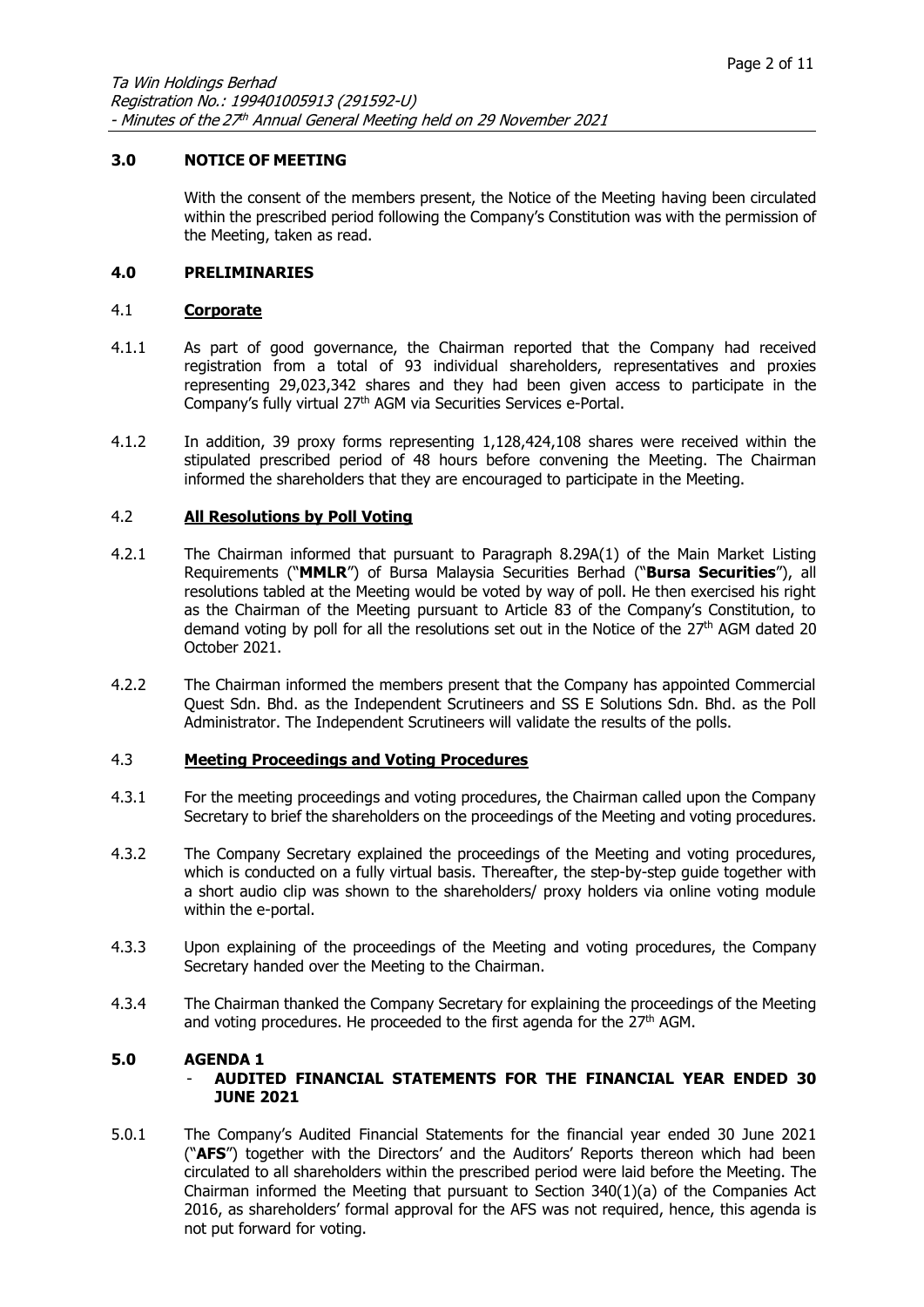5.0.2 The Chairman declared that the AFS together with the Reports of the Directors and the Auditors thereon, be received. Thereafter, the Chairman proceeded to Ordinary Resolution 1 of the Agenda.

#### **5.1 AGENDA 2(a) ORDINARY RESOLUTION 1 - RE-ELECTION OF DATO' PADUKA DR. HII KING HIONG AS DIRECTOR**

Proposed Ordinary Resolution 1 was to seek shareholders' approval to re-elect Dato' Paduka Dr. Hii King Hiong as Director of the Company. Dato' Paduka Dr. Hii King Hiong was retiring by rotation pursuant to Article 110 of the Company's Constitution and being eligible, had offered himself for re-election.

## **5.2 AGENDA 2(b) ORDINARY RESOLUTION 2 - RE-ELECTION OF DATIN SERI AZREEN BINTI ABU NOH AS DIRECTOR**

Proposed Ordinary Resolution 2 was to seek shareholders' approval to re-elect Datin Seri Azreen Binti Abu Noh as Director of the Company. Datin Seri Azreen Binti Abu Noh was retiring by rotation pursuant to Article 110 of the Company's Constitution and being eligible, had offered herself for re-election.

## **5.3 AGENDA 3**

#### **ORDINARY RESOLUTION 3**

## **- RE-ELECTION OF MR. LIM BOON SHEN AS DIRECTOR**

Proposed Ordinary Resolution 3 was to seek shareholders' approval to re-elect Mr. Lim Boon Shen as Director of the Company. Mr. Lim Boon Shen was retiring by rotation pursuant to Article 109 of the Company's Constitution and being eligible, had offered himself for reelection.

## **5.4 AGENDA 4**

## **ORDINARY RESOLUTION 4**

#### **- APPROVE THE PAYMENT OF AGGREGATE DIRECTORS' FEES OF RM600,000.00 FOR THE PERIOD FROM THE DATE OF THE FORTHCOMING ANNUAL GENERAL MEETING ("AGM") UNTIL THE CONCLUSION OF THE NEXT AGM OF THE COMPANY**

Proposed Ordinary Resolution 4 was to seek shareholders' approval for the payment of aggregate Directors' Fees of RM600,000.00 for the period from date of the forthcoming AGM until the conclusion of the next AGM.

## **5.5 AGENDA 5**

## **ORDINARY RESOLUTION 5**

#### **- APPROVE THE PAYMENT OF AGGREGATE DIRECTORS' BENEFITS (EXCLUDING DIRECTORS' FEES) TO THE DIRECTORS UP TO THE AMOUNT OF RM200,000.00 FROM THE DATE OF THE FORTHCOMING AGM UNTIL THE CONCLUSION OF THE NEXT AGM OF THE COMPANY**

Proposed Ordinary Resolution 5 was to seek shareholders' approval for the payment of aggregate Directors' Benefits (excluding Directors' Fees) to the Directors up to the amount of RM200,000.00 from the date of the forthcoming AGM until the conclusion of the next AGM.

## **5.6 AGENDA 6**

#### **ORDINARY RESOLUTION 6**

**- RE-APPOINTMENT OF AUDITORS**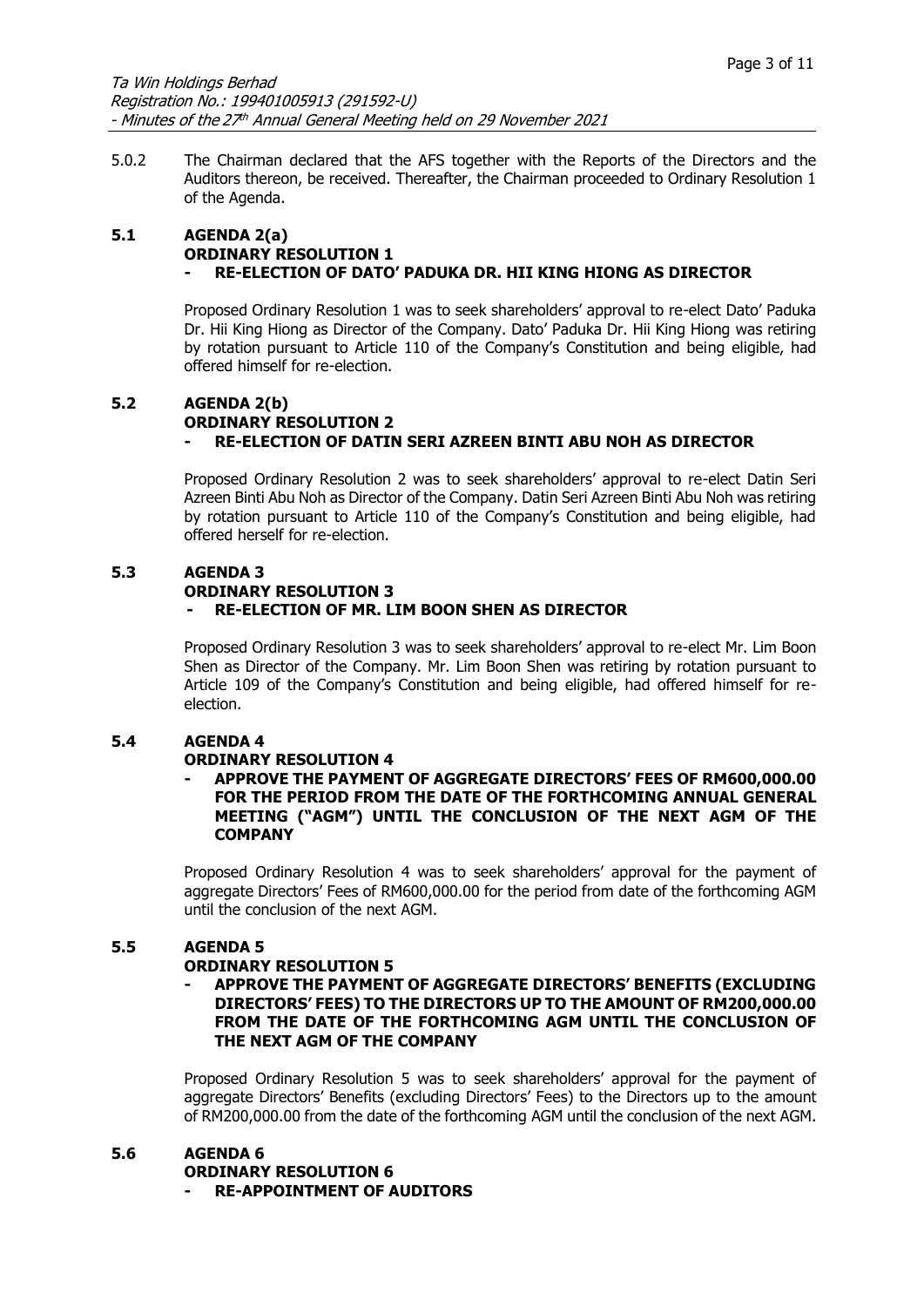Proposed Ordinary Resolution 6 was to seek shareholders' approval for the re-appointment of Messrs. Ecovis Malaysia PLT as Auditors of the Company for the ensuing year and to authorise the Directors to fix their remuneration. The retiring Auditors, Messrs. Ecovis Malaysia PLT, had consented to act as Auditors of the Company.

## **5.7 AGENDA 7**

#### **ORDINARY RESOLUTION 7**

## **- AUTHORITY TO ALLOT SHARES PURSUANT TO SECTIONS 75 AND 76 OF THE COMPANIES ACT, 2016**

- 5.7.1 Proposed Ordinary Resolution 7 was a special business seeking shareholders' approval for authority to allot shares pursuant to Sections 75 and 76 of the Companies Act 2016.
- 5.7.2 The approval of this resolution would give flexibility to the Board to issue and allot shares up to 10% of the total number of issued shares without needing to convene a general meeting. This authority, unless revoked or varied at a general meeting, will expire at the next AGM of the Company or at the expiry of the period within which the next AGM is required to be held in accordance with the provisions of the Companies Act, 2016, whichever is the earlier.

#### **5.8 AGENDA 8 ORDINARY RESOLUTION 8**

# **- PROPOSED AUTHORITY FOR THE COMPANY TO PURCHASE ITS OWN SHARES OF UP TO 10% OF THE TOTAL NUMBER OF ISSUED SHARES IN THE COMPANY**

Proposed Ordinary Resolution 8 was a special business seeking shareholders' approval to authorise the Directors to purchase its own shares of up to 10% of the total number of issued shares of the Company. This authority unless revoked or varied by the Company at a general meeting, would expire at the next Meeting. Details of this proposal were set out in the Share Buy-Back Statement to Shareholders dated 20 October 2021, which is available on the Company's website.

## **6.0 OTHER ORDINARY BUSINESS**

The Company Secretary informed the Board that she had not received any due notice to transact any other business.

## **7.0 KEY QUESTIONS RAISED BY MEMBERS/ PROXY HOLDERS AND ANSWERS PROVIDED BY THE BOARD OF THE COMPANY**

The Chairman invited Mr. Phua Yee Boon, the Group Chief Financial Officer to read out the live questions submitted by members/ proxy holders through real-time submission during the Meeting and responded to them on behalf of the Board and Management as follows:-

## (i)(Q) Question from (Shareholder)

Why the Company decided to venture into healthcare segment instead of only focusing on its main copper wire business? How does the healthcare segment venture enhance the main business of the Company?

(i)(A) The Company will continue to focus on its main copper wire business. Nevertheless, the Company's venture into the pharmaceutical industries allowed the group to explore downstream copper segment by application of antimicrobial copper, copper additive, biochemistry, chemistry of copper and copper protein. The Board believes that Ta Win Copper Biohealth Sdn. Bhd. is an integral part of the group's long term strategic plan to pursue sustainable growth and able to deliver value to its shareholders besides the main copper wire business.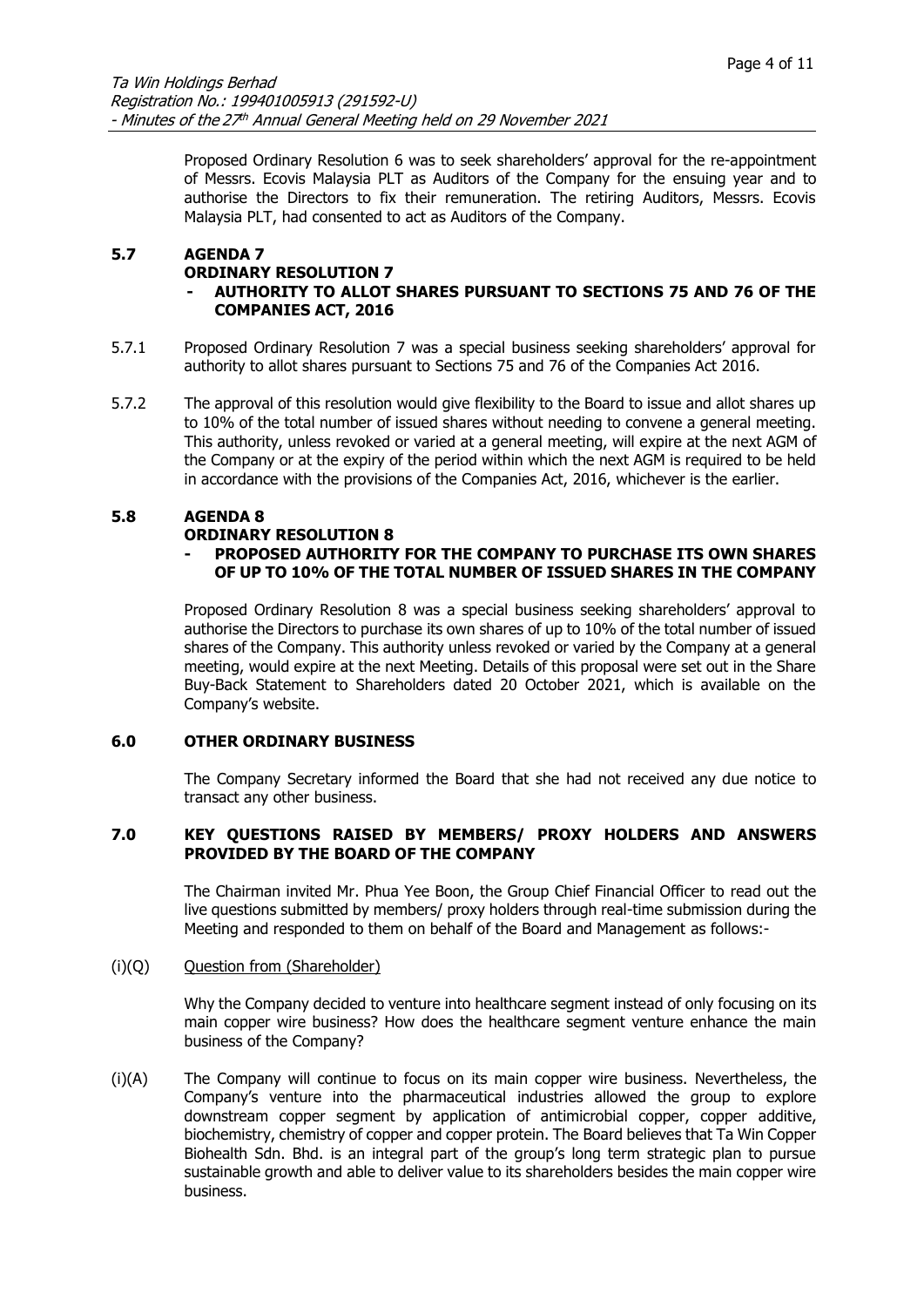#### (ii)(Q) Question from (Shareholder)

When will the Company quarterly report be released?

- (ii)(A) The Company latest quarterly report shall be released on or before 30 November 2021 to the website of Bursa Securities.
- (iii)(Q) Question from (Shareholder)

Previously the CEO has announced that the Company is going to breakeven soon but the same has been delayed by the imposition of the Movement Control Order ("**MCO**") by the Government of Malaysia. When does the management predict that the Company will be able to achieve a breakeven after taking consideration of the MCO and the ongoing Covid-19 pandemic?

- (iii)(A) The Company does not provide financial forecast to the public. Any financial performance and information will be announced accordingly to Bursa Securities.
- (iv)(Q) Question from (Shareholder)

What is the management's plan towards the improvement of public trust and overall image of the Company? Despite massive contracts secured with POSCO International Corporation, the public did not react positively as reflected on share prices. It is apparent that the previous terminated Memorandum of Understanding ("**MOU**") with RR One Capital D.O.O. and also, the undelivered turnaround promised in April have contributed to reduction of the public's trust in the Company.

- (iv)(A) The Board believes that the terminated MOU in September 2021 was not the contributing factor that has affected the Company's overall image negatively. The Company will continue to place its focus on the business expansion in copper rod/wire and signal and power solutions businesses.
- (v)(Q) Question from (Shareholder)

Why the release of the Quarterly Result has once again being delayed? Whether another loss quarter is to be expected which has therefore resulted in the delay?

- (v)(A) The Quarterly Result will be released to the public through Bursa Securities in accordance with the MMLR. There is no delay of Quarterly Result of the Company.
- (vi)(Q) Question from (Shareholder)

Is the Company management confident that the 6-month contract with Aptiv will be renewed or extended?

- (vi)(A) Yes, the Company is optimistic that additional frame contracts from Aptiv would be secured.
- (vii)(Q) Question from (Shareholder)

A fresh PR team is suggested to be hired by the Company in order to manage the Company's future expansion news sharing and branding as the Company's current public image and branding are deemed as substandard in the eyes of public. It is further observed that the Managing Director has not handled the public image and branding of the Company to a satisfactory level.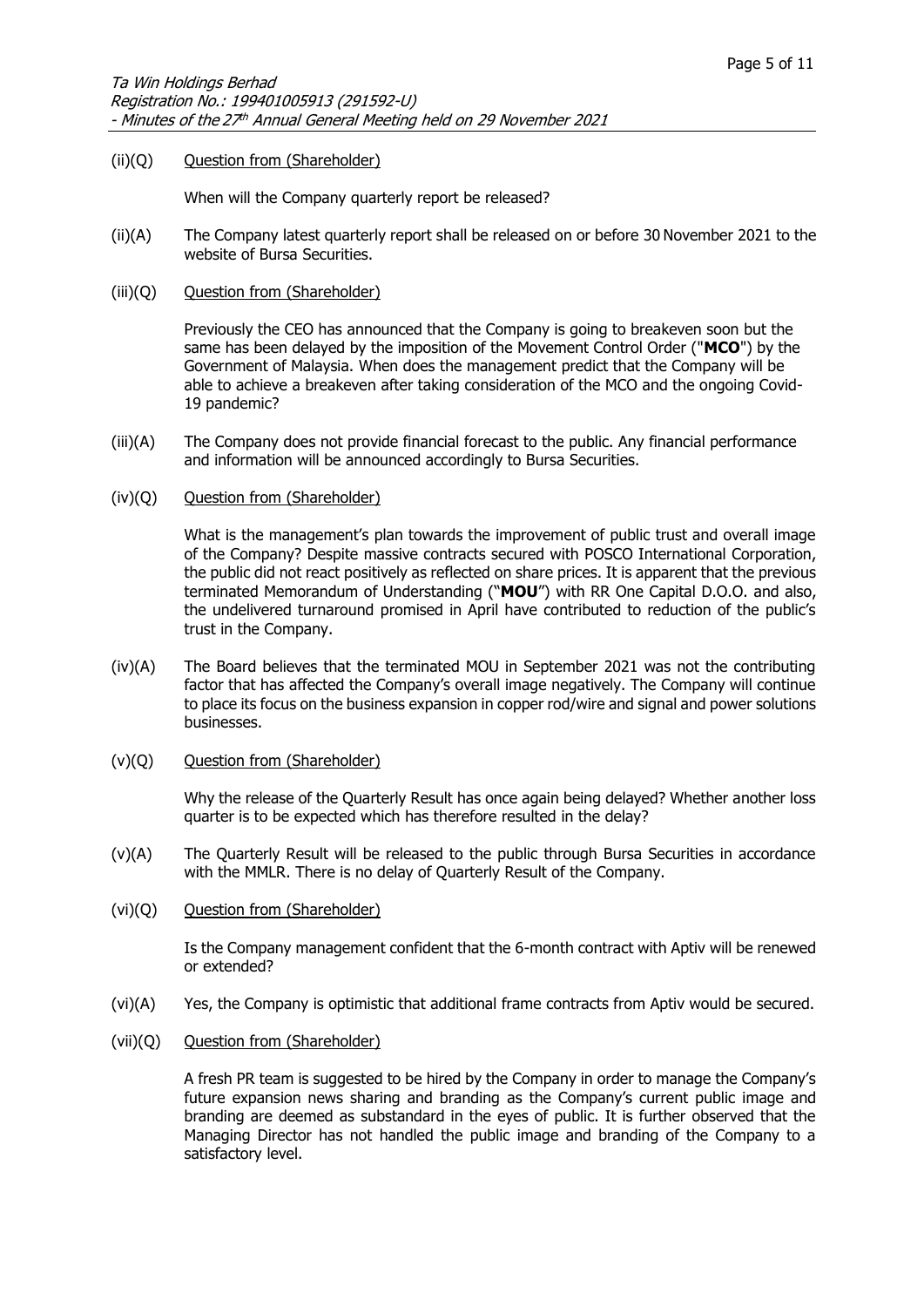(vii)(A) The Company have recently hired a new PR in the international PR team to make improvement to the current the Company's image and branding but at the present time, it is believed that all the corporate development was shared to the public with comprehensive information.

#### (viii)(Q) Question from (Shareholder)

Can you update us specifically on the investment in Sin Lin Tek Electronic Co. Sdn. Bhd. ("**Sin Line Tek**") and Royce Pharma Manufacturing Sdn. Bhd. ("**Royce Pharma**"), the profit made by the Company as of todate and whether there are any potential risks in relation to the profit guarantee.

(viii)(A) The Company has been reporting the financial results of Sin Line Tek and Royce Pharma in the Company consolidated financial results after the completion of the respective investment. Shareholders are advised to refer to the quarterly financial results of the Company as well as annual report for their respective financial performance.

#### (ix)(Q) Question from (Proxy holder)

1. Are all the employees of the Company local Malaysian citizens? What is the percentage of foreign employees based on the Company's total workforce (if any). 2. Please update status of tax issue from the Royal Malaysian Customs Department and

- $(ix)(A)$  1. Approximately 50% of the employees working in the Company's manufacturing facilities are local Malaysian citizens. 2. For all the bills of demand which stipulated the final assessment rate by the Royal Malaysian Customs Department, the Company has already made the required financial provision pending the actual outcome of appeal.
- $(x)(Q)$  Question from (Shareholder & Proxy holder)

whether the tax amount is provided in the accounts?

How many percentages of group avenue can Sin Line Tek contribute as a downstream company?

- (x)(A) Currently, Sin Line Tek has contributed approximately 20% of the group's total revenue.
- (xi)(Q) Question from (Shareholder & Proxy holder)

How much is the cost to appoint Malaysia Nuclear Agency as consultant for the E-Beam plant setup?

- (xi)(A) The board believes that this information is private and confidential and thus are not able to answer this question.
- (xii)(Q) Question from (Shareholder)

The Company should refrain from repeating the incident of the terminated MOU with RR One Capital D.O.O.in the future as such incident would severely cause negative impact on public trust and also share prices of the Company. The Board and the management of the Company have taken cognizance in the incident of the MOU termination with RR One Capital D.O.O..

(xii)(A) The Company shall continue to focus on business operations and will be more prudent in any business expansion in the EV supply chain and ecosystem that can deliver value to its shareholders.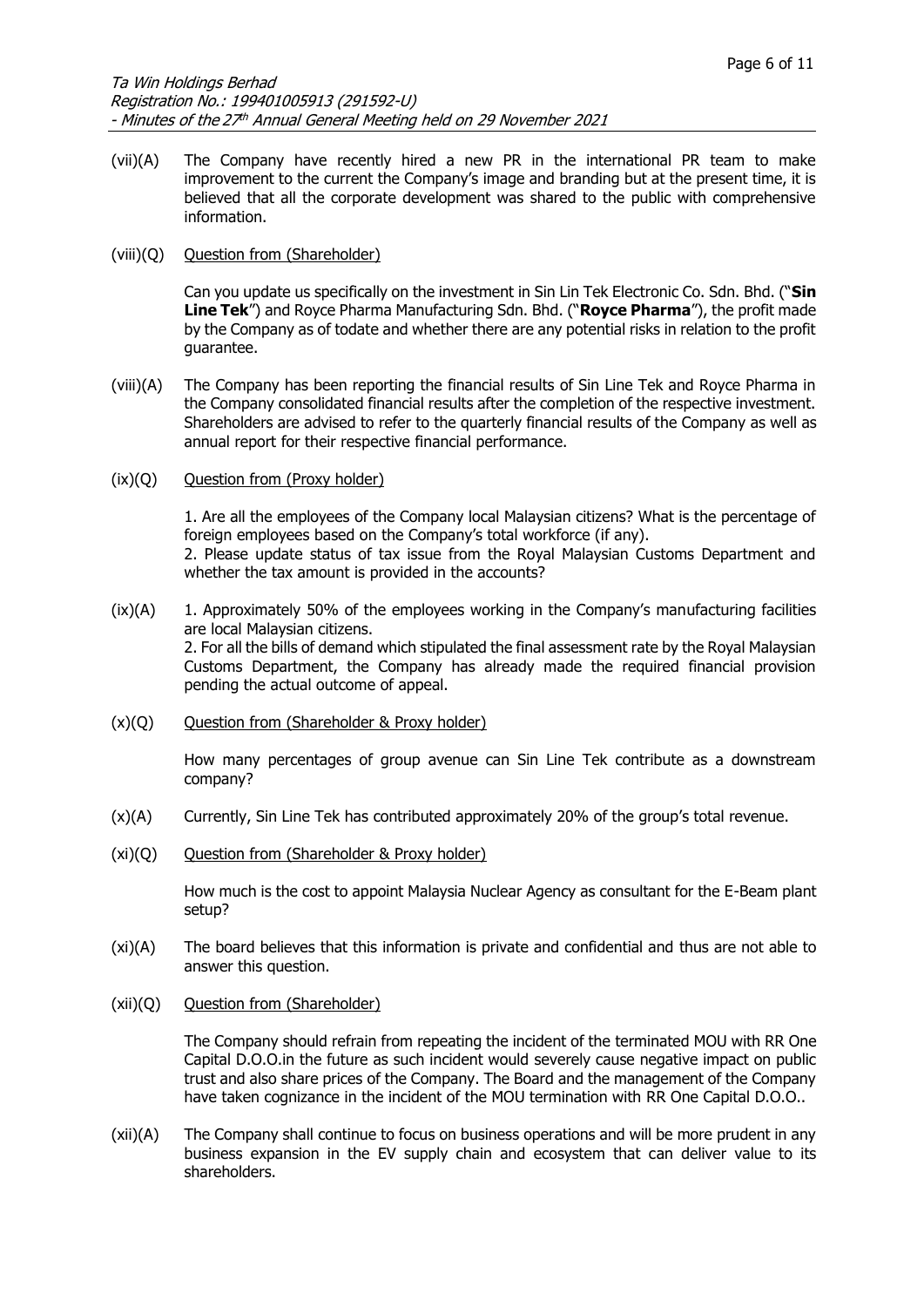#### (xiii)(Q) Question from (Proxy holder)

What is the dividend plan of the Company? Is there any development plan on the vast land of the Company?

- (xiii)(A) The Company does not have any dividend policy at the present time. Any dividend proposal shall be deliberated by the Board according to the financial performance of the company.
- (xiv)(Q) Question from (Shareholder)

When is the completion date and commission date of the new production plant (Cyprium Wire Technology Sdn. Bhd.? When the Company is expected to generate profit?

- (xiv)(A) For the new electron beam radiation plant, the expected completion date and commissioning would be in March or April of 2022. The Board and the management as well as all the employees in the group are trying their best to turnaround performance of the Company.
- (xv)(Q) Question from (Shareholder)

How do the Company mitigate delays in the installation and commissioning for the e-beam machines? Given China's strict Covid-19 policy, is CGN Power's engineering team facing any difficulties to enter into Malaysia?

(xv)(A) To mitigate delays in the installation and commissioning for the e-beam machines, the group's management have taken into consideration of the movement restrictions and also the border travel restrictions between Malaysia and China. Sufficient buffer has been put in place as to not be over-optimistic about the installation progress as well as the planning for the commissioning of the electron beam radiation plant.

As there were no further questions, the Questions & Answers session was closed.

#### **8.0 E-POLLING PROCESS**

- 8.1 The Chairman informed the Meeting that the online remote voting had been opened for voting since the beginning of the Meeting and would continue to be opened for voting for another 10 minutes.
- 8.2 The Chairman further informed that after the abovementioned 10-minute lapsed for remote poll voting, the online remote poll voting session will be closed. The Meeting will be adjourned for the Poll Administrator to count and Independent Scrutineers to validate the votes cast.

## **9.0 ANNOUNCEMENT OF POLL RESULTS**

- 9.1 The 27<sup>th</sup> AGM re-convened and the Chairman called the Meeting to order for the declaration of the poll results. The Chairman informed that the Independent Scrutineers, Commercial Quest Sdn. Bhd. have validated the poll voting results. The poll voting results were read by the Chairman and projected live on the screen for the members present online. The poll voting results are attached as "**Annexure A**".
- 9.2 Based on the poll results as Annexure A validated by the Independent Scrutineers, the Chairman declare all resolutions tabled at the  $27<sup>th</sup>$  AGM were carried as follows:-

## 9.2.1 **ORDINARY RESOLUTION 1**

## **- RE-ELECTION OF DATO' PADUKA DR. HII KING HIONG AS DIRECTOR**

|                       | <b>Votes in Favour</b> |        | <b>Votes Against</b> |    |  |
|-----------------------|------------------------|--------|----------------------|----|--|
|                       | Number of              | 0/2    | Number of            | ማሊ |  |
|                       | /ntes                  |        | /ntes                |    |  |
| Ordinarv Resolution : | , 19                   | 99.649 |                      |    |  |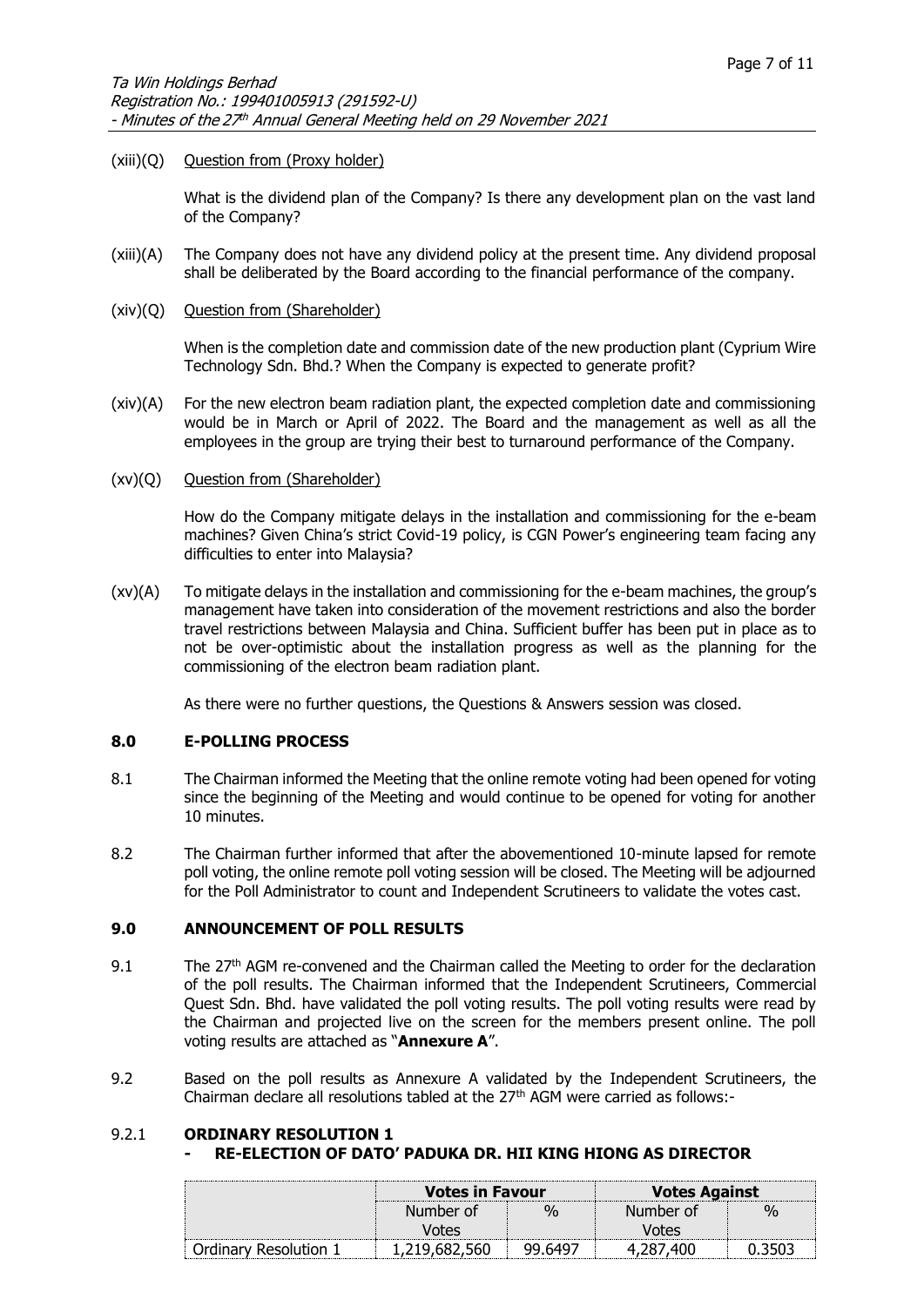#### It was **RESOLVED**:-

"THAT Dato' Paduka Dr. Hii King Hiong who retired pursuant to Article 110 of the Company's Constitution, be and is hereby re-elected as Director of the Company."

#### 9.2.2 **ORDINARY RESOLUTION 2 - RE-ELECTION OF DATIN SERI AZREEN BINTI ABU NOH AS DIRECTOR**

|                       | <b>Votes in Favour</b> |   | <b>Votes Against</b> |               |  |
|-----------------------|------------------------|---|----------------------|---------------|--|
|                       | Number of              | % | Number of            | $\frac{1}{2}$ |  |
|                       | Votes                  |   | Votes                |               |  |
| Ordinary Resolution 2 | 1,219,41               |   |                      |               |  |

#### It was **RESOLVED**:-

"THAT Datin Seri Azreen Binti Abu Noh who retired pursuant to Article 110 of the Company's Constitution, be and is hereby re-elected as Director of the Company."

# 9.2.3 **ORDINARY RESOLUTION 3**

# **- RE-ELECTION OF MR. LIM BOON SHEN AS DIRECTOR**

|                       | <b>Votes in Favour</b> |          | <b>Votes Against</b> |               |  |
|-----------------------|------------------------|----------|----------------------|---------------|--|
|                       | Number of              | $\sigma$ | Number of            | $\frac{0}{n}$ |  |
|                       | Votes                  |          | Votes                |               |  |
| Ordinary Resolution 3 | 1,223,302,560          | 99.9455  | 667,400              |               |  |

#### It was **RESOLVED**:-

"THAT Mr. Lim Boon Shen who retired pursuant to Article 109 of the Company's Constitution, be and is hereby re-elected as Director of the Company."

#### 9.2.4 **ORDINARY RESOLUTION 4**

## **- APPROVE THE PAYMENT OF AGGREGATE DIRECTORS' FEES OF RM600,000.00 FOR THE PERIOD FROM DATE OF THE FORTHCOMING AGM UNTIL THE CONCLUSION OF THE NEXT AGM OF THE COMPANY**

|                       | Votes in Favour |         | <b>Votes Against</b> |               |  |
|-----------------------|-----------------|---------|----------------------|---------------|--|
|                       | Number of       | $v_{0}$ | Number of            | $\frac{0}{0}$ |  |
|                       | Votes           |         | /otes                |               |  |
| Ordinary Resolution 4 |                 |         |                      |               |  |

#### It was **RESOLVED**:-

"THAT the payment of aggregate Directors' Fees of RM600,000.00 for the period from date of the forthcoming AGM until the conclusion of the next AGM of the Company be approved."

## 9.2.5 **ORDINARY RESOLUTION 5**

#### - **APPROVE THE PAYMENT OF AGGREGATE DIRECTORS' BENEFITS (EXCLUDING DIRECTORS' FEES) TO THE DIRECTORS UP TO THE AMOUNT OF RM200,000.00 FROM THE DATE OF THE FORTHCOMING AGM UNTIL THE CONCLUSION OF THE NEXT AGM OF THE COMPANY**

|                       | Votes in Favour |         | <b>Votes Against</b> |                    |  |
|-----------------------|-----------------|---------|----------------------|--------------------|--|
|                       | Number of       | %       | Number of            | $\frac{v}{\Omega}$ |  |
|                       | /ntes           |         | Votes                |                    |  |
| Ordinary Resolution 5 | 1,218,520,460   | 99.6020 |                      |                    |  |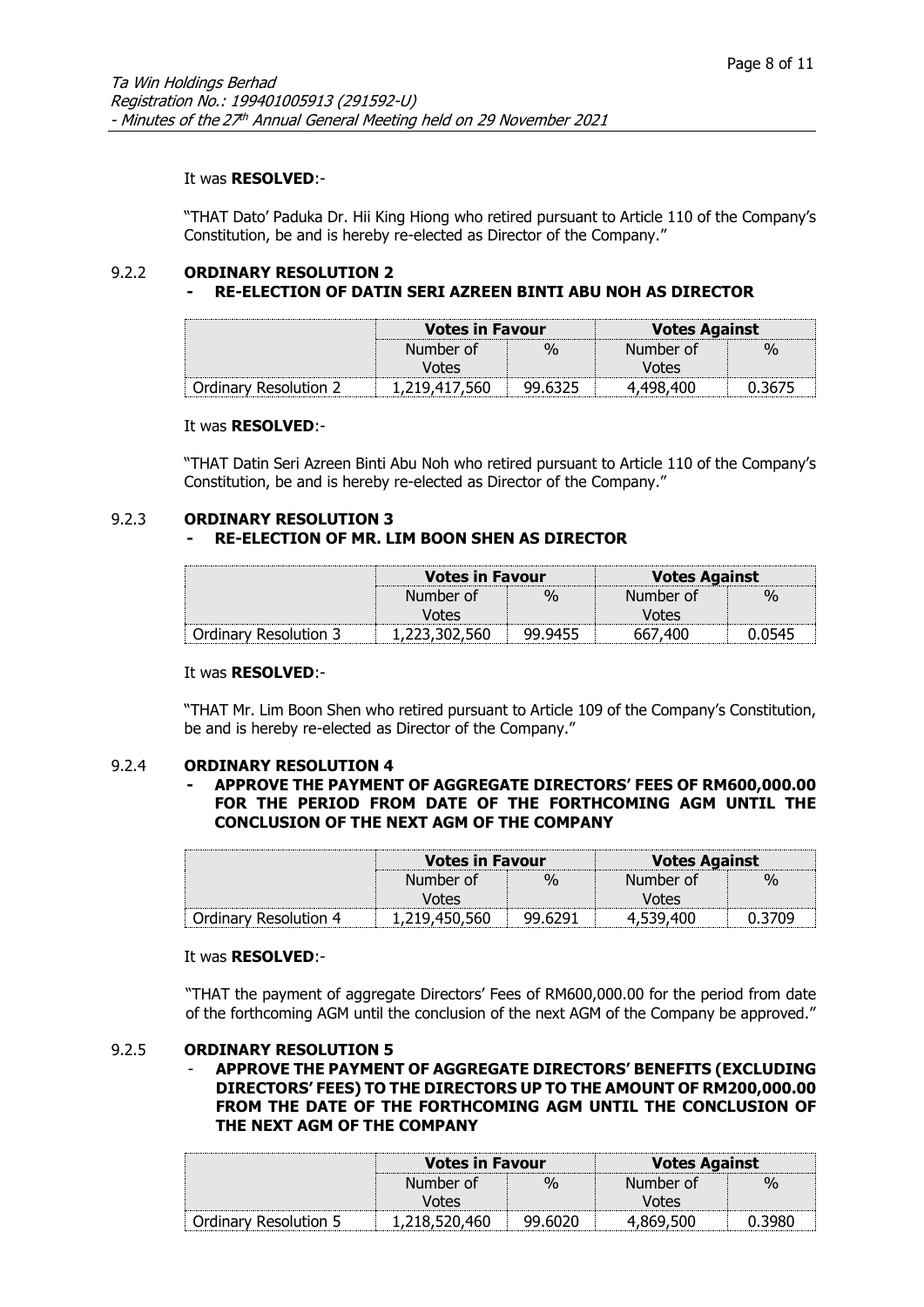#### It was **RESOLVED**:-

"THAT the payment of aggregate Directors' Benefits (excluding Directors' Fees) to the Directors up to the amount of RM200,000.00 for the date of the forthcoming AGM until the conclusion of the next AGM of the Company be approved."

#### 9.2.6 **ORDINARY RESOLUTION 6 - RE-APPOINTMENT OF AUDITORS**

|                       | Votes in Favour |         | <b>Votes Against</b> |   |  |
|-----------------------|-----------------|---------|----------------------|---|--|
|                       | Number of       | 0/2     | Number of            | % |  |
|                       | Votes           |         | Jotes                |   |  |
| Ordinary Resolution 6 |                 | 99 9986 |                      |   |  |

#### It was **RESOLVED**:-

"THAT Messrs. Ecovis Malaysia PLT be and are hereby re-appointed as Auditors of the Company to hold office until the conclusion of the next AGM of the Company and that the Directors be authorised to fix their remuneration."

#### 9.2.7 **ORDINARY RESOLUTION 7**

## **- AUTHORITY TO ALLOT SHARES PURSUANT TO SECTIONS 75 AND 76 OF THE COMPANIES ACT, 2016**

|                      | <b>Votes in Favour</b> |               | <b>Votes Against</b> |      |  |
|----------------------|------------------------|---------------|----------------------|------|--|
|                      | Number of              | $\frac{0}{0}$ | Number of            | $\%$ |  |
|                      | /otes                  |               | Votes                |      |  |
| Ordinary Resolution, |                        | 99.9280       |                      |      |  |

## It was **RESOLVED**:-

"THAT, subject always to the Companies Act 2016, the Constitution of the Company and the approvals of the relevant governmental/ regulatory authorities, if applicable, the Directors be and are hereby empowered, pursuant to Sections 75 and 76 of the Companies Act 2016, to issue and allot shares in the Company from time to time and upon such terms and conditions and for such purposes as the Directors may in their absolute discretion deem fit provided that the aggregate number of shares issued pursuant to this Resolution does not exceed 10 percent (10%) of the total number of issued shares of the Company for the time being and that the Directors be and are also empowered to obtain the approval for the listing of and quotation for the additional shares so issued on Bursa Securities; AND THAT such authority shall commence immediately upon the passing of this Resolution and continue to be in force until the conclusion of the next AGM of the Company."

## 9.2.8 **ORDINARY RESOLUTION 8**

## **- PROPOSED RENEWAL OF AUTHORITY FOR THE COMPANY TO PURCHASE ITS OWN ORDINARY SHARES ("PROPOSED RENEWAL OF SHARE BUY-BACK AUTHORITY")**

|                            | <b>Votes in Favour</b> |   | <b>Votes Against</b> |               |  |
|----------------------------|------------------------|---|----------------------|---------------|--|
|                            | Number of              | Ψ | Number of            | $\frac{1}{2}$ |  |
|                            | Votes                  |   | /ntes                |               |  |
| Resolution 8<br>. )rdinarv |                        |   |                      |               |  |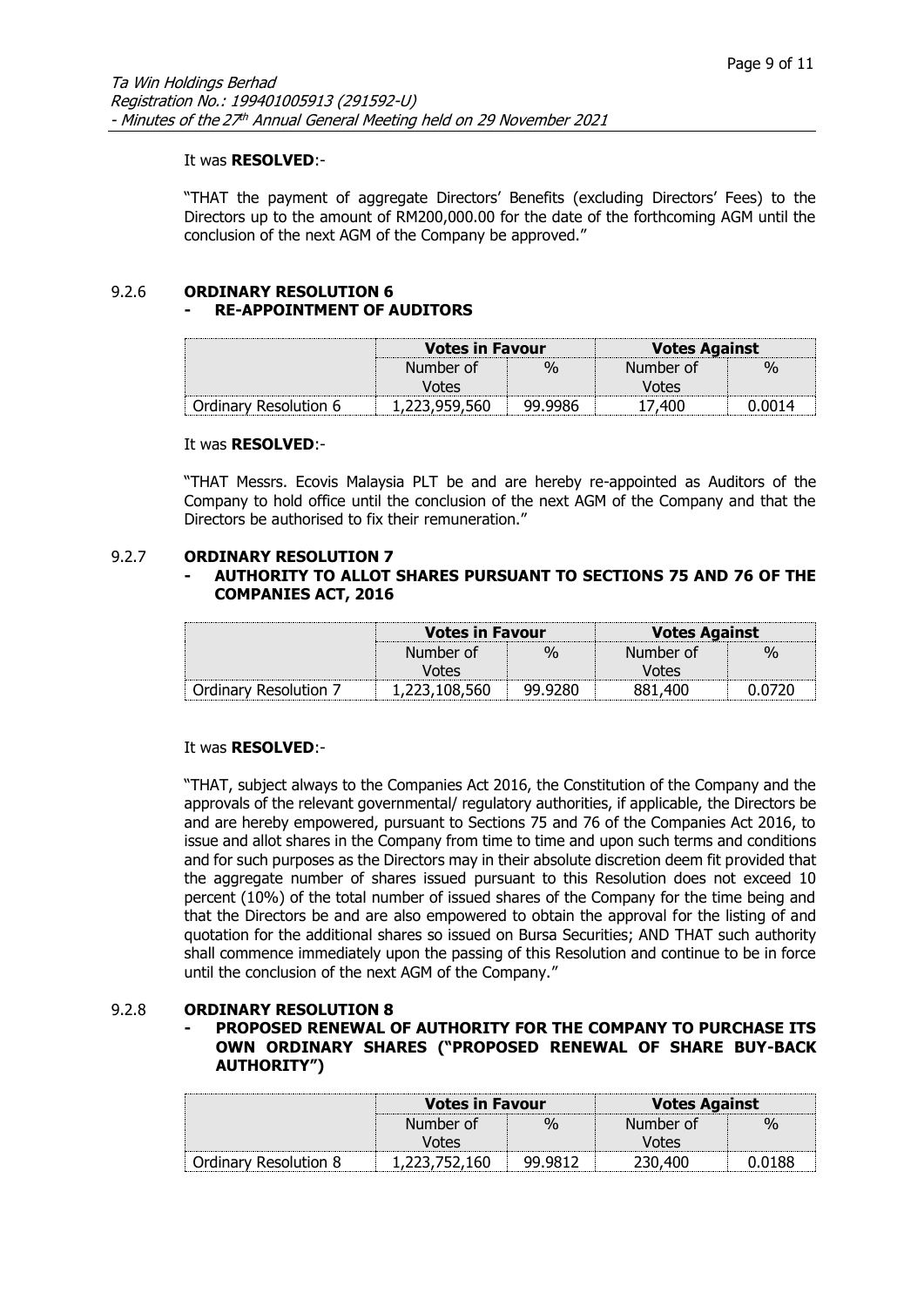#### It was **RESOLVED**:-

"THAT subject to the Companies Act 2016, provisions of the Constitution of the Company, the MMLR of Bursa Securities and all other applicable laws, rules and regulations and guidelines for the time being in force and the approvals of all relevant regulatory authority, approval be and is hereby given to the Company, to purchase such number of ordinary shares in Ta Win ("Ta Win Shares") as may be determined by Ta Win's Board of Directors ("Board") from time to time through Bursa Securities as the Board may deem fit, necessary and expedient in the interest of the Company, provided that:-

- (i) the maximum aggregate number of Ta Win Shares which may be purchased and/or held by the Company as treasury shares shall not exceed 10% of the total number of issued shares of the Company at any point in time of the said purchase(s); and
- (ii) the maximum funds to be allocated by the Company for the purpose of purchasing Ta Win Shares shall not exceed the total retained profits of the Company based on the latest audited financial statements and/or the latest unaudited financial statements of the Company (where applicable) available at the time of the purchase(s);

THAT the authority conferred by this resolution will commence immediately upon passing of this Ordinary Resolution 8 and shall continue to be in force until:-

- (i) the conclusion of the next AGM at which time the said authority shall lapse unless by an ordinary resolution passed at that meeting, the authority is renewed, either unconditionally or subject to conditions; or
- (ii) the expiration of the period within which the next AGM is required to be held by law; or
- (iii) the authority is revoked or varied by an ordinary resolution passed by the shareholders in a general meeting,

whichever occurs first;

THAT upon completion of the purchase of Ta Win Shares by the Company, the Board be authorised to deal with Ta Win Shares purchased in its absolute discretion in the following manner:-

- (i) to cancel the Ta Win Shares so purchased; or
- (ii) to retain the Ta Win Shares so purchased as the treasury shares which may be distributed as shares dividends to shareholders and/or be resold on Bursa Securities in accordance with the relevant rules of Bursa Securities and/or transferred for the purposes of an employees' share scheme and/or transferred as purchase consideration and/or cancelled subsequently; or
- (iii) to retain part of the Ta Win Shares so purchased as treasury shares and cancel the remainder of the Ta Win Shares; or
- (iv) to deal with the Ta Win Shares so purchased in any other manner as may be permitted by the applicable laws and/or regulations in force from time to time,

and such authority to deal with the Ta Win Shares so purchased shall continue to be valid until all such Ta Win Shares have been dealt with by the Board;

AND THAT the Board be and is hereby authorised and empowered to do or procure to be done all such acts, deeds and things and to execute, sign and deliver, on behalf of the Company, all such documents to give effect to and complete the Proposed Renewal of Share Buy-Back Authority with full powers to assent to any conditions, variations, modifications and/or amendments to the terms of the Proposed Renewal of Share Buy-Back Authority as may be required or imposed by any relevant authorities and/or parties and as the Board may deem necessary and expedient to finalise, implement and give full effect to the Proposed Renewal of Share Buy-Back Authority."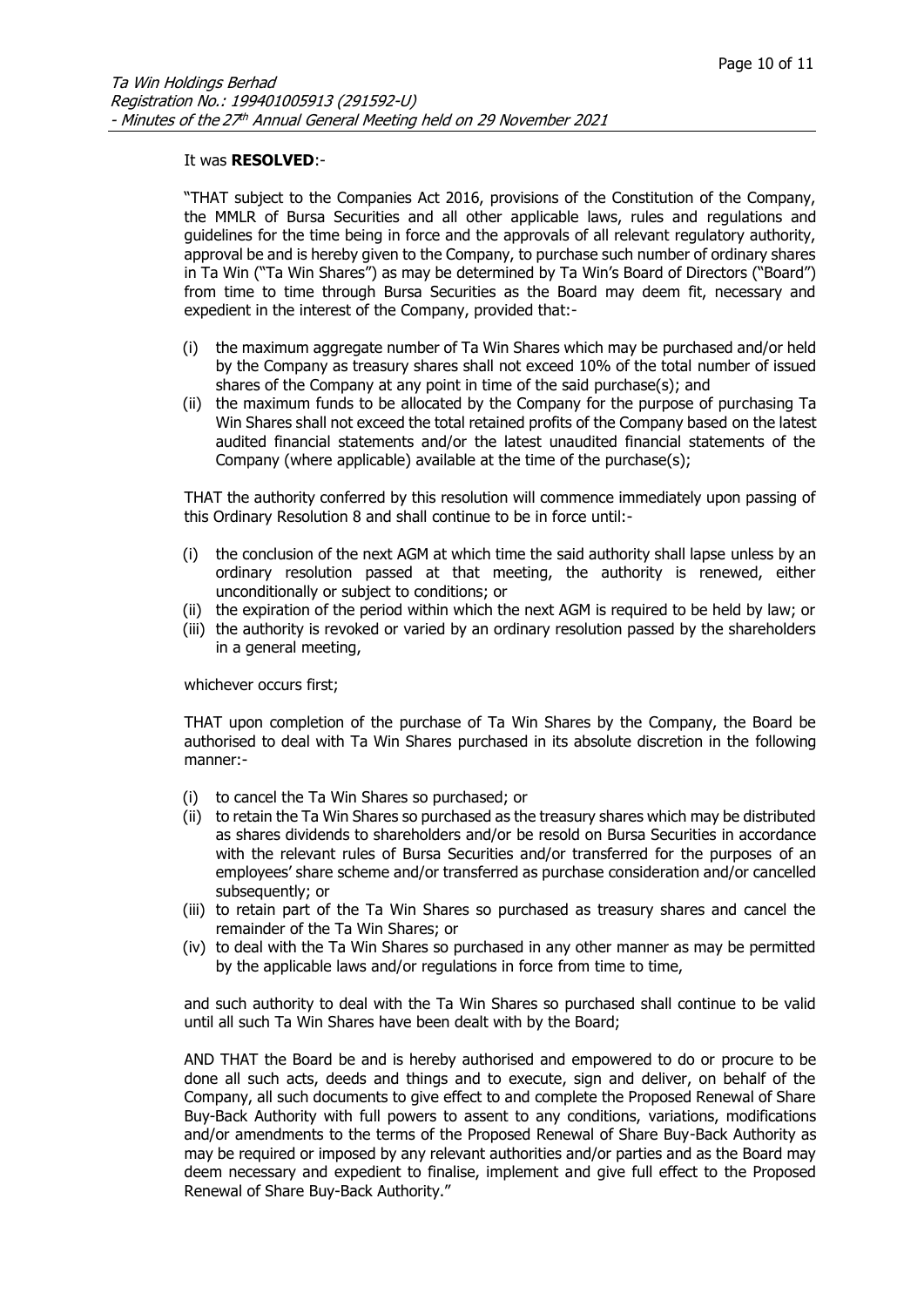## **10.0 CONCLUSION**

On behalf of his fellow board members, the Chairman extended his appreciation to all who attended the Meeting, particularly all shareholders, professional advisers and business partners for their continued support. There being no other business to be transacted, the Meeting concluded at 11:10 a.m.

## **SIGNED AS A CORRECT RECORD OF THE PROCEEDINGS**

(Duly signed on original)

**CHAIRMAN DATO' YEO BOON LEONG, JP** Date: 29 November 2021

\_\_\_\_\_\_\_\_\_\_\_\_\_\_\_\_\_\_\_\_\_\_\_\_\_\_\_\_\_\_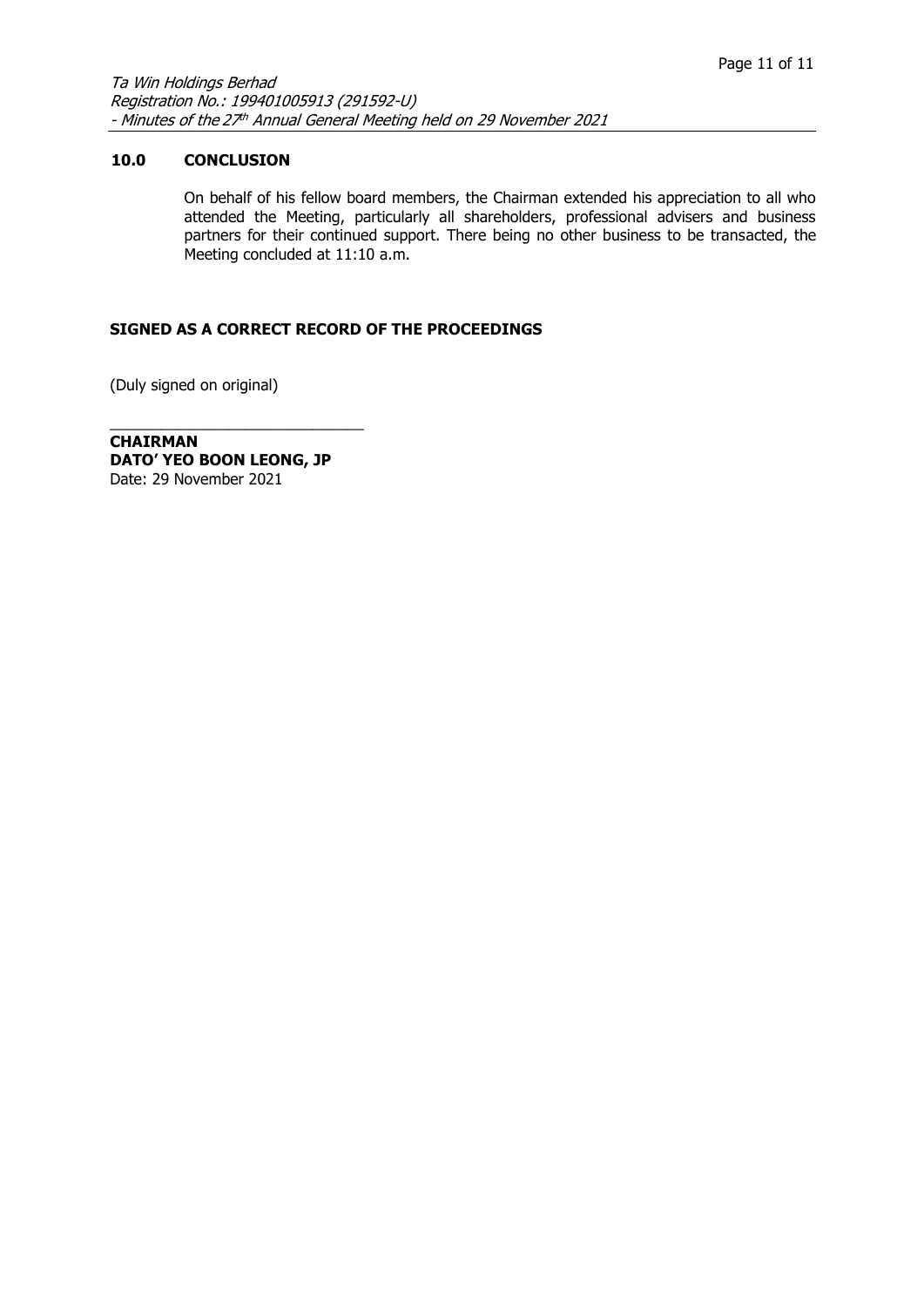| Ųk.<br>÷<br>Company Name                                 |        | TA WIN HOLDINGS BERHAD<br>199401005913 (291592-U) |                          |                        |                                                                                                                      |                                                | "Annexure A"      |
|----------------------------------------------------------|--------|---------------------------------------------------|--------------------------|------------------------|----------------------------------------------------------------------------------------------------------------------|------------------------------------------------|-------------------|
| Type Of Meeting<br>Venue Of Meeting                      |        | 27th ANNUAL GENERAL MEETING                       |                          |                        | MEETING ROOM OF TA WIN HOLDINGS BERHAD OF UNIT 26-11&26-12, LEVEL 26, Q SENTRAL, JALAN STESEN SENTRAL 2, 50470 KUALA |                                                |                   |
|                                                          |        | <b>LUMPUR</b>                                     |                          |                        |                                                                                                                      |                                                |                   |
| Date & Time of Meeting                                   |        | 29-NOVEMBER 2021 10,00 AM                         |                          |                        |                                                                                                                      |                                                |                   |
| <b>Votes Summary Report</b>                              |        |                                                   |                          | No. of<br>shareholders |                                                                                                                      | % of voted                                     |                   |
| <b>Resolution (s)</b>                                    |        |                                                   |                          |                        | No. of shares                                                                                                        | shares                                         | Accepted/Rejected |
| Resolution 1                                             |        |                                                   | For                      | 84                     | 1,219,682,560                                                                                                        | 99.6497                                        |                   |
| To re-elect Dato' Paduka Dr. Hii King Hiong as Director. |        |                                                   | <b>Against</b>           | 11                     | 4,287,400                                                                                                            | 0.3503                                         |                   |
|                                                          |        |                                                   | <b>Valid Cast</b>        | 95                     | 1,223,969,960                                                                                                        | 100.0000                                       |                   |
|                                                          |        |                                                   | <b>Abstain</b>           | -1                     | 20,000                                                                                                               |                                                | <b>Accepted</b>   |
|                                                          |        |                                                   | <b>Not Indicated</b>     | 0                      | 0                                                                                                                    |                                                |                   |
|                                                          |        |                                                   | <b>Total Cast</b>        | 96                     | 1,223,989,960                                                                                                        |                                                |                   |
| <b>Resolution 2</b>                                      |        |                                                   | For                      | 81                     | 1,219,471,560                                                                                                        | 99.6325                                        |                   |
| To re-elect Datin Seri Azreen Binti Abu Noh as Director. |        |                                                   | Against                  | 14                     | 4,498,400                                                                                                            | 0.3675                                         |                   |
|                                                          |        |                                                   | <b>Valid Cast</b>        | 95                     | 1,223,969,960                                                                                                        | 100.0000                                       |                   |
|                                                          |        |                                                   | <b>Abstain</b>           | $\mathbf{1}$           | 20,000                                                                                                               |                                                | <b>Accepted</b>   |
|                                                          |        |                                                   | <b>Not Indicated</b>     | 0                      | 0                                                                                                                    |                                                |                   |
|                                                          |        |                                                   | <b>Total Cast</b>        | 96                     | 1,223,989,960                                                                                                        |                                                |                   |
| <b>Resolution 3</b>                                      |        |                                                   | For                      | 87                     | 1,223,302,560                                                                                                        | 99.9455                                        |                   |
| To re-elect Mr. Lim Boon Shen as Director.               |        |                                                   | <b>Against</b>           | 8                      | 667,400                                                                                                              |                                                |                   |
|                                                          |        |                                                   | <b>Valid Cast</b>        | 95                     | 1,223,969,960                                                                                                        | 0.0545                                         |                   |
|                                                          |        |                                                   | <b>Abstain</b>           | 1                      | 20,000                                                                                                               | 100.0000                                       | <b>Accepted</b>   |
|                                                          |        | QUES                                              | <b>Not Indicated</b>     | 0                      | 0                                                                                                                    |                                                |                   |
|                                                          |        |                                                   |                          |                        |                                                                                                                      |                                                |                   |
|                                                          |        | ഗ<br>Reg. No.<br>O                                | <b>Total Cast</b>        | 96                     | 1,223,989,960                                                                                                        |                                                |                   |
|                                                          | Œ<br>Ш | 199401025328<br>Z<br>$(311007-M)$                 |                          |                        |                                                                                                                      |                                                |                   |
| Page 1 of 3                                              |        | $Z_{40}$                                          | Signature of Scrutineers |                        |                                                                                                                      | Acknowledgement of the chairman of the meeting |                   |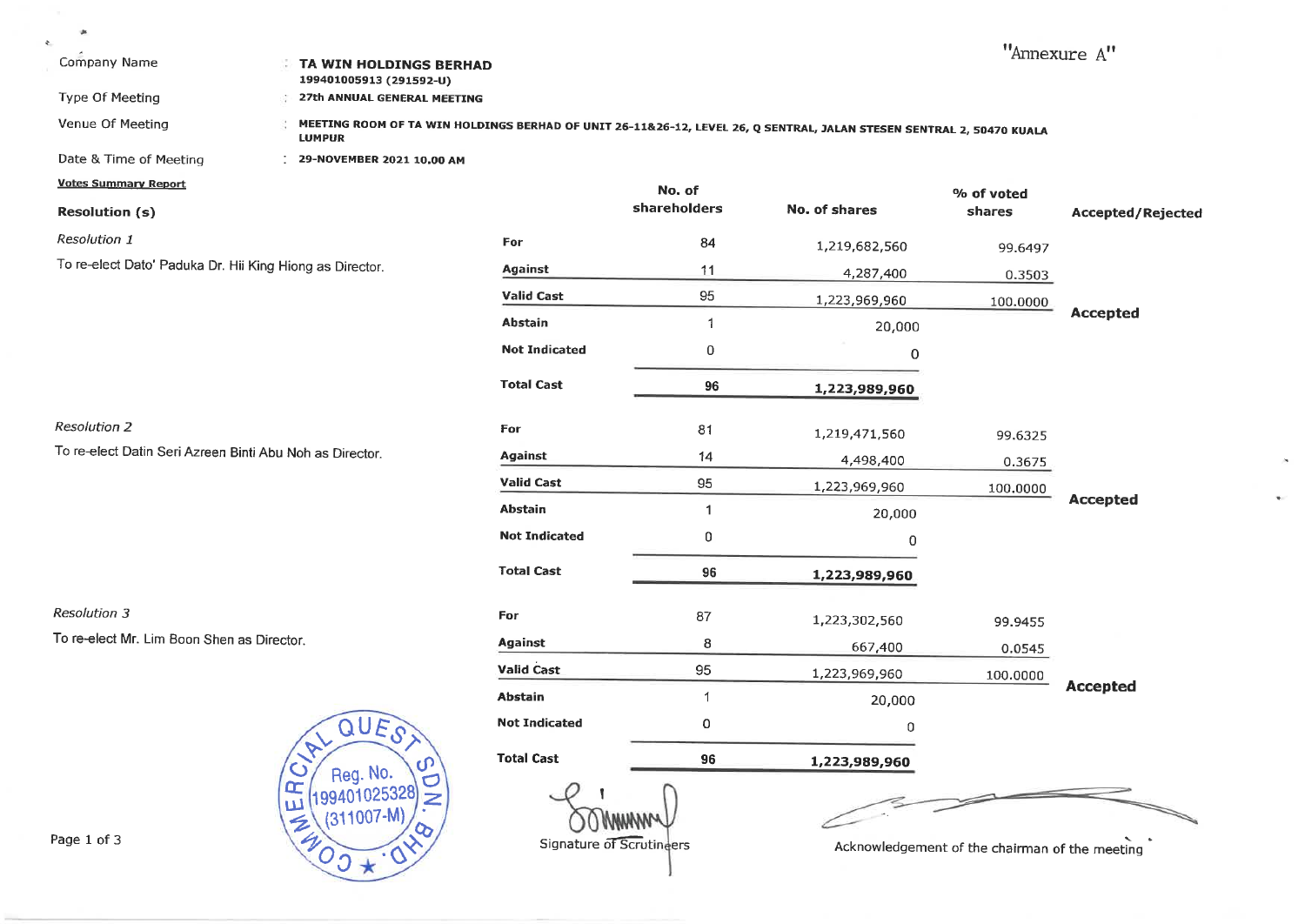| A<br>$\mathbf{L}_1$<br>Company Name<br>Type Of Meeting<br>Venue Of Meeting                        | TA WIN HOLDINGS BERHAD<br>199401005913 (291592-U)<br>27th ANNUAL GENERAL MEETING |                          |              |                                                                                                                      |                                                |                   |
|---------------------------------------------------------------------------------------------------|----------------------------------------------------------------------------------|--------------------------|--------------|----------------------------------------------------------------------------------------------------------------------|------------------------------------------------|-------------------|
|                                                                                                   |                                                                                  |                          |              | MEETING ROOM OF TA WIN HOLDINGS BERHAD OF UNIT 26-11&26-12, LEVEL 26, Q SENTRAL, JALAN STESEN SENTRAL 2, 50470 KUALA |                                                |                   |
| Date & Time of Meeting                                                                            | 29-NOVEMBER 2021 10.00 AM                                                        |                          |              |                                                                                                                      |                                                |                   |
| <b>Votes Summary Report</b>                                                                       |                                                                                  |                          | No. of       |                                                                                                                      |                                                |                   |
| <b>Resolution (s)</b>                                                                             |                                                                                  |                          | shareholders | No. of shares                                                                                                        | % of voted<br>shares                           | Accepted/Rejected |
| Resolution 4                                                                                      |                                                                                  | For                      | 80           | 1,219,450,560                                                                                                        |                                                |                   |
| To approve the payment of Directors' fees.                                                        |                                                                                  | <b>Against</b>           | 16           | 4,539,400                                                                                                            | 99.6291                                        |                   |
|                                                                                                   |                                                                                  | <b>Valid Cast</b>        | 96           |                                                                                                                      | 0.3709                                         |                   |
|                                                                                                   |                                                                                  | <b>Abstain</b>           | 0            | 1,223,989,960                                                                                                        | 100.0000                                       | <b>Accepted</b>   |
|                                                                                                   |                                                                                  | <b>Not Indicated</b>     | 0            | 0                                                                                                                    |                                                |                   |
|                                                                                                   |                                                                                  |                          |              | 0                                                                                                                    |                                                |                   |
|                                                                                                   |                                                                                  | <b>Total Cast</b>        | 96           | 1,223,989,960                                                                                                        |                                                |                   |
| <b>Resolution 5</b>                                                                               |                                                                                  | For                      |              |                                                                                                                      |                                                |                   |
|                                                                                                   | To approve the Directors' benefits payable.                                      |                          | 75           | 1,218,520,460                                                                                                        | 99.6020                                        |                   |
|                                                                                                   |                                                                                  | <b>Against</b>           | 20           | 4,869,500                                                                                                            | 0.3980                                         |                   |
|                                                                                                   |                                                                                  | <b>Valid Cast</b>        | 95           | 1,223,389,960                                                                                                        | 100.0000                                       |                   |
|                                                                                                   |                                                                                  | <b>Abstain</b>           | 1            | 600,000                                                                                                              |                                                | <b>Accepted</b>   |
|                                                                                                   |                                                                                  | <b>Not Indicated</b>     | 0            | $\mathbf 0$                                                                                                          |                                                |                   |
|                                                                                                   |                                                                                  | <b>Total Cast</b>        | 96           | 1,223,989,960                                                                                                        |                                                |                   |
| Resolution 6                                                                                      |                                                                                  |                          |              |                                                                                                                      |                                                |                   |
| To approve the re-appointment of Messrs Ecovis Malaysia PLT                                       |                                                                                  | For                      | 91           | 1,223,959,560                                                                                                        | 99.9986                                        |                   |
| as the Auditors of the Company                                                                    |                                                                                  | <b>Against</b>           | 4            | 17,400                                                                                                               | 0.0014                                         |                   |
|                                                                                                   |                                                                                  | <b>Valid Cast</b>        | 95           | 1,223,976,960                                                                                                        | 100.0000                                       |                   |
|                                                                                                   |                                                                                  | <b>Abstain</b>           | $\mathbf{1}$ | 13,000                                                                                                               |                                                | <b>Accepted</b>   |
|                                                                                                   |                                                                                  | <b>Not Indicated</b>     | 0            | 0                                                                                                                    |                                                |                   |
|                                                                                                   | QUES                                                                             | <b>Total Cast</b>        | 96           | 1,223,989,960                                                                                                        |                                                |                   |
| $\mathcal{C}$<br>Reg. No.<br>Œ<br>199401025328<br>ω<br>Page 2 of 3<br>$(311007-M)$<br>G<br>$400+$ |                                                                                  | Signature of Scrutingers | wwww         |                                                                                                                      | Acknowledgement of the chairman of the meeting |                   |

 $\sim$ 

 $\bar{\mathbf{r}}$